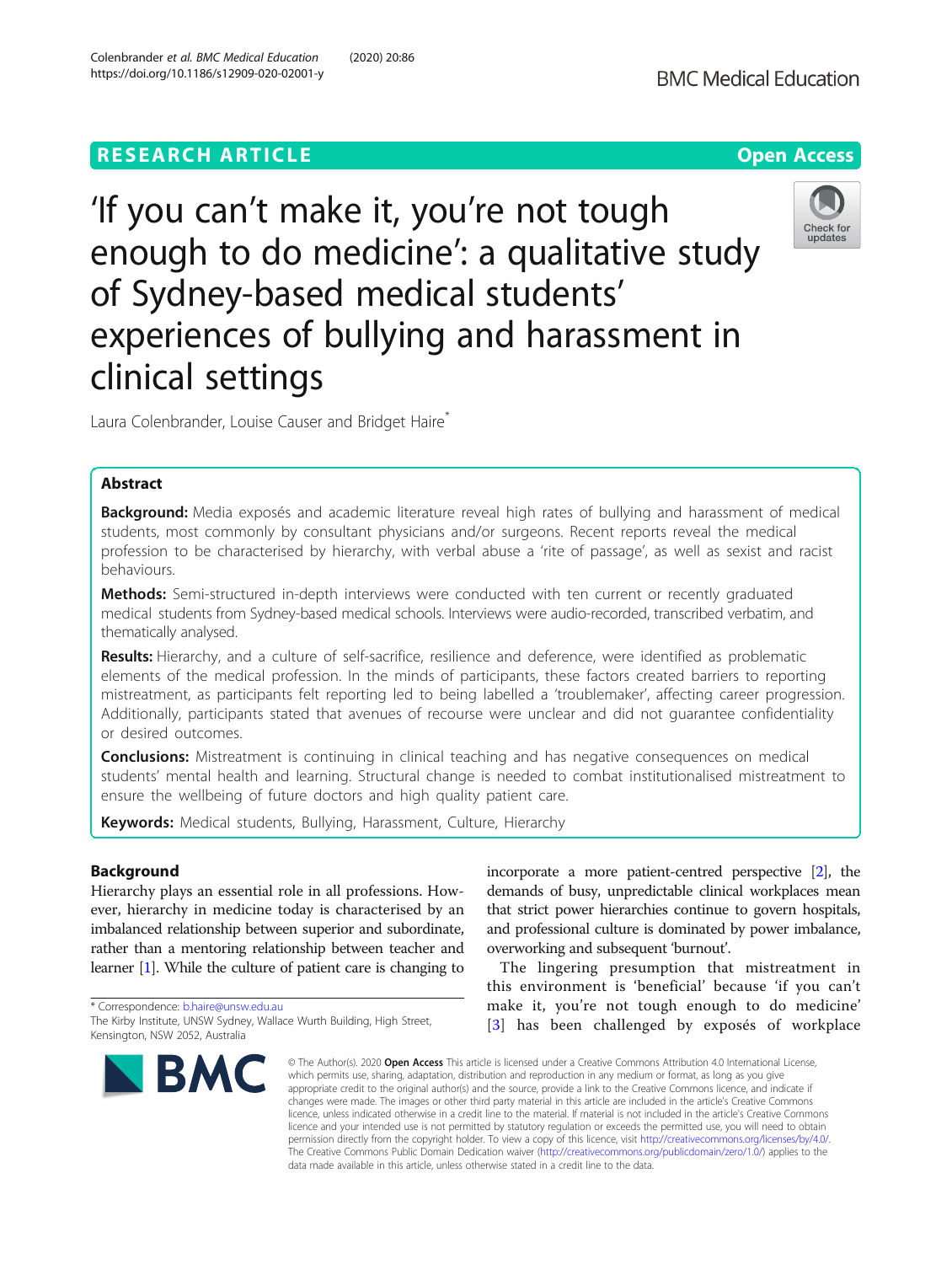bullying and harassment. Cases of doctors being bullied out of specialty training programs, hospitals stripped of training accreditation, and declining mental health of medical trainees, are all purportedly products of the exigent culture within medicine [\[4](#page-10-0)– [8\]](#page-11-0). In the past year alone, Bankstown-Lidcombe, St George, Royal Prince Alfred, Westmead and Tamworth hospitals have all made headlines regarding mistreatment of junior doctors [\[8](#page-11-0)–[11\]](#page-11-0). The umbrella term 'mistreatment' will be used to refer to professional misconduct that occurs in clinical settings, and definitions of bullying, harassment and sexual harassment can be found in [Appendix A](#page-9-0) [\[12](#page-11-0)].

#### Rates of bullying & harassment in medicine

In 1990, The Journal of the American Medical Association (JAMA) published a landmark study observing the incidence, severity and significance of abuse of medical students [\[13](#page-11-0)]. This United States (US)-based study was the first to document the incidence, severity and significance of abuse from medical students' perspectives, and thus provides important background for our study. The anonymous cross-sectional questionnaire revealed 46.4% of the 519 participants reported being mistreated at some point during medical school, 80.6% of seniors were abused by their senior year, while 49.6% of those abused stated that the most serious episode of abuse would 'always affect them'.

Medical schools and colleges have since instituted anti-harassment policies, grievance committees, 'confidential' complaint avenues and counselling programs [[6,](#page-10-0) [10,](#page-11-0) [14](#page-11-0)]. Despite such efforts to ameliorate abuse and increase awareness, media exposés of mistreatment in medical training remain frequent.

Academic literature confirms ongoing mistreatment of medical students in medical schools overseas. A 2006 US study, which included 2316 participants from sixteen US medical schools, reported 85% of students being 'harassed or belittled', 40% experiencing both, and 13% describing an incident as severe [[15\]](#page-11-0). A 2014 systematic review and meta-analysis of fifty-seven cross-sectional studies and two cohort studies reported 59.4% of medical trainees, globally, had experienced at least one form of harassment or discrimination [\[16\]](#page-11-0). Both studies identified verbal harassment as the most common form of mistreatment, and consultants as the most consistent perpetrators. While these data cannot be extrapolated to the Australian context, they are suggestive of an issue within the culture of medicine that might transcend national boundaries.

In Australia, the Australian Medical Association (AMA) confirmed that more than 50% of doctors and trainees (not including medical students) have been bullied or harassed, with verbal harassment and consultants again most commonly cited [[17](#page-11-0)]. Overall, the literature reveals consistently high (at least 50%) rates of bullying, harassment and discrimination in medical training [[12](#page-11-0), [18](#page-11-0)–[22](#page-11-0)]. This incidence is alarmingly high, despite authors noting probable underreporting due to studies being led by faculty members of students' institutions.

#### Students' perceptions of mistreatment

A 2015 pilot study involving surveys of final stage medical students from two Australian medical schools found that medical students believe mistreatment is institutionalised [[22\]](#page-11-0). Participants perceived doctors as having leeway to bully because the medical profession is characterised by a 'different moral order' [\[22](#page-11-0)]. This protection allows abusive behavior, unacceptable in any other professional environment, towards patients, staff, and students.

One of the difficulties in quantifying the extent of mistreatment of medical students is the diversity of students' perceptions of mistreatment. Surveys asking for specific instances of abuse, such as sexual harassment or racism, narrow participants' perceptions of their own mistreatment and impose preconceived definitions of abuse, which may lead to underreporting. A US-based study found 73%  $(n = 4530)$  of nurses reported witnessing disruptive behaviour within their hospital, compared to 48% of physicians [[23](#page-11-0)]. The lack of registering mistreatment as problematic within medical professionals likely contributes towards bystander silence, and is therefore a factor that demands further research. This study aims to provide an Australian perspective on this topic.

While there exists substantial literature on the *rates* of bullying and harassment within medical schools, much of the available data lacks students' perceptions of mistreatment. This qualitative study captures personal stories, the standard of medical teaching, and how experiences have impacted medical students, which quantitative data fails to represent. Additionally, it systematically analyses this information in a way that media exposés cannot, allowing previously unappreciated patterns to emerge.

#### Aims

This study aimed to capture medical students' experiences of bullying, harassment, culture and teaching in clinical settings, as well as the effects of mistreatment on students. Additionally, the study aimed to explore the factors contributing to underreporting; do students fail to recognise behavior as problematic, or do they harbour distrust in the complaint system? The key objective is to provide a rich account of Sydneybased medical students' perceptions of mistreatment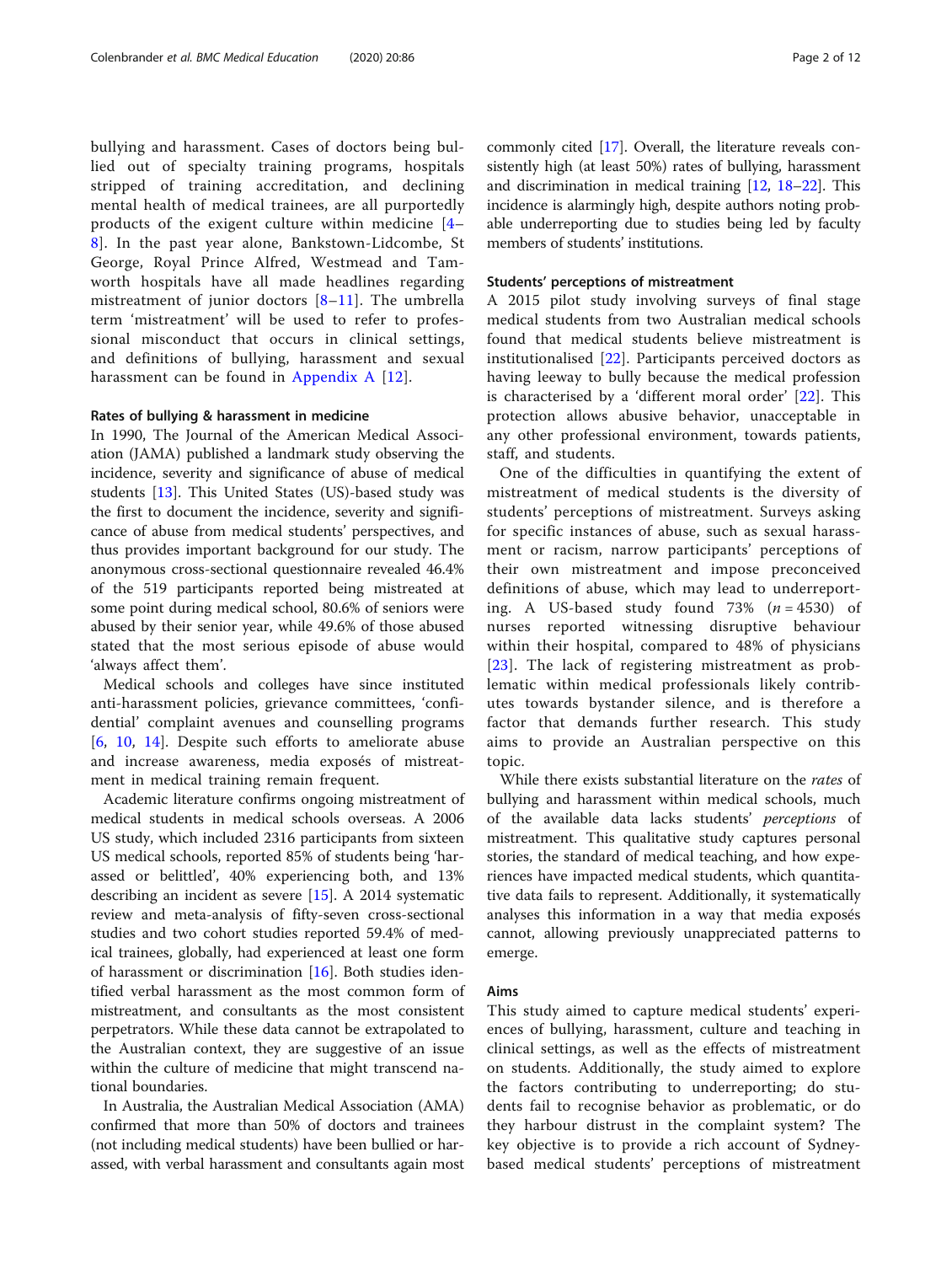in clinical spaces. The study also asked medical students what changes they believe may be effective in increasing accessibility of complaint systems. The findings of this study will help inform future antibullying strategies and is anticipated to have a positive effect on clinical teaching.

#### Methods

# Research design

Qualitative data were generated through semi-structured in-depth interviews. The interview process allowed appreciation of 'context-specific depth' [[24\]](#page-11-0) through open-ended enquiry, and the unpacking of differing perspectives behind behaviours, beliefs and assumptions [[25\]](#page-11-0). Furthermore, open-ended discussion promoted stronger completion and formulation of interviewee speech by the researcher [[26](#page-11-0), [27](#page-11-0)].

#### **Participants**

Recruitment occurred online via social media. To be eligible, participants were required to satisfy the following criteria (1) aged 18 years or above; (2) current medical student or recent graduate (within 2 years of graduating); and (3) studying at a Sydney-based medical school.

#### Data collection methods

Data were collected through semi-structured, in-depth, face-to-face or telephone interviews. Informed consent was obtained prior to commencing each interview, and pseudonyms were used to preserve anonymity. The interview guide was developed from a literature review, and the semi-structured interview guide was piloted in researchers at the Kirby Institute who are medically trained. Interview domains can be found in [Appendix B](#page-9-0). Interviews were audio recorded, transcribed verbatim, de-identified and stored securely at the Kirby Institute, UNSW Sydney.

#### Investigator team

All interviews were conducted and transcribed by the first author LC, who is herself a medical student. The benefits of peer interviewers identified in the literature are improved acceptance of disenfranchised groups, improved quality of research, and increased comfort of participants in the research process, while the challenges relate to the training and support of peer researchers [[28\]](#page-11-0). This team also included one experienced qualitative researcher (BH) and an experienced physician/researcher (LC) in supervisory roles minimising the training burden and maximising the benefits of the peer researcher approach, where rapport and trust were quickly and effectively established with participants.

#### Data analysis

Data were managed, coded and analysed using NVivo software [[29\]](#page-11-0). The identification and analysis of themes occurred in a 'bottom-up' manner, in that data was not coded to fit into the pre-existing research question framework. This thematic analysis was conducted using a systematic framework developed by Castro, Kellison [[30\]](#page-11-0) adapted from Braun and Clarke  $[31]$  $[31]$  $[31]$  (Fig. 1). There were six steps in the analysis: 1. close reading of interview transcripts; 2. generating initial codes through inductive process; 3. discussion within the research team of initial coding to identify thematic categories; 4. review and revise initial thematic categories and coding with respect to the whole data set; 5. defining themes; 6. analysis of the themes and selected quotes in relation to the whole data set.

# Results

The participant sample comprised ten current or recently graduated medical students (three men and seven women) of metropolitan, rural and international backgrounds (see Table [1](#page-3-0)).

Participants' responses generated six thematic categories for analysis: Hierarchy, culture, avenues of recourse, pressures on medical students, mistreatment from patients and quality of teaching. Together, these thematic categories provide insight into how medical students in this study perceive that the structures and cultures of clinical settings collude to enable mistreatment to occur in an environment where speaking out

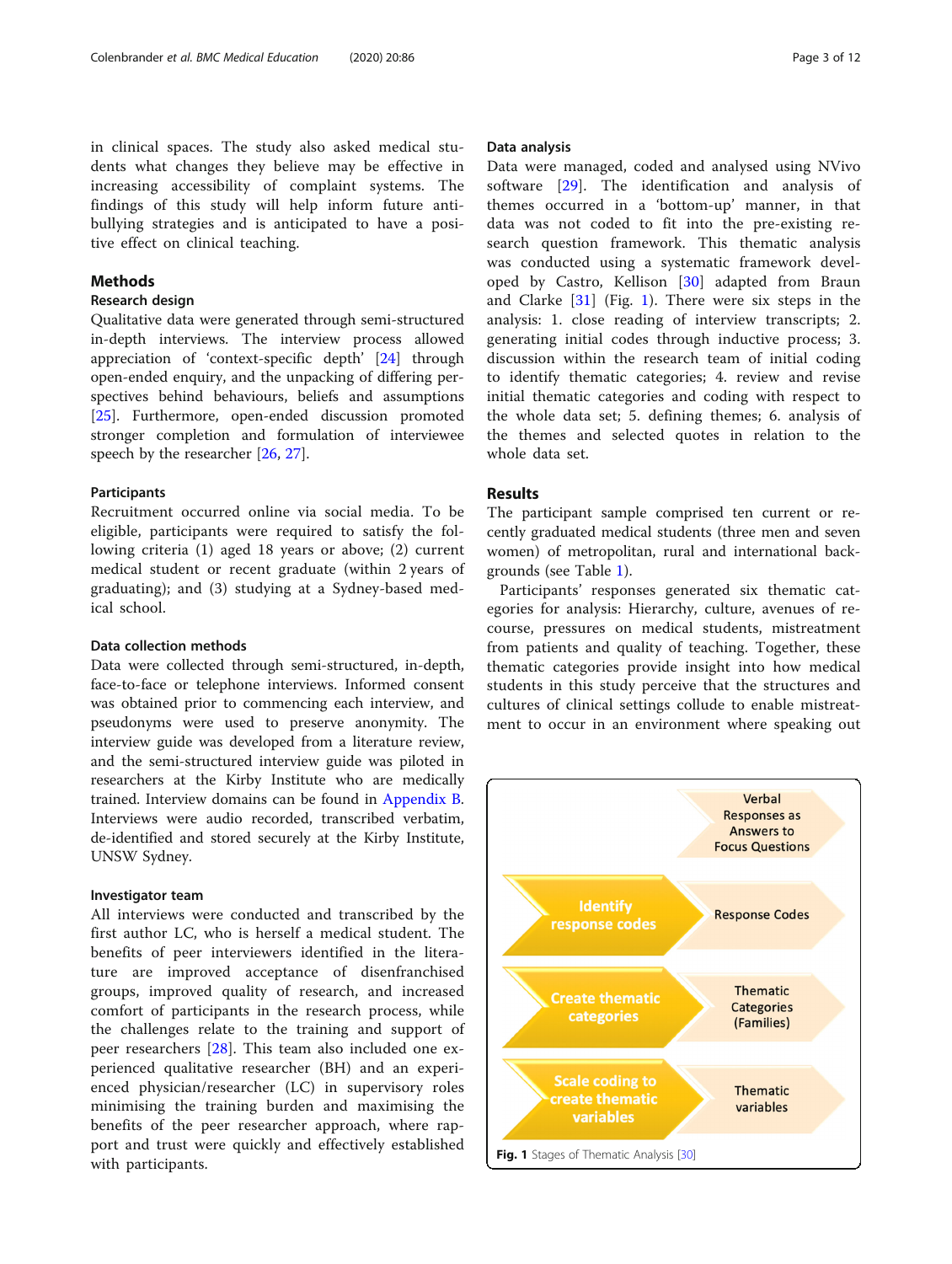| Participant Pseudonym | Age range | Gender | Ethnicity                | Year of Study  | Geographic Origin |
|-----------------------|-----------|--------|--------------------------|----------------|-------------------|
| Colette               | $26 - 30$ | Female | Caucasian                | Three          | Metro             |
| Alice                 | $18 - 21$ | Female | Caucasian                | Four           | Metro             |
| Theo                  | $18 - 21$ | Male   | Caucasian                | Four           | Metro             |
| Sanjna                | $22 - 25$ | Female | <b>BAME</b> <sup>a</sup> | Graduated 2018 | Metro             |
| Arosh                 | $22 - 25$ | Male   | <b>BAME</b> <sup>a</sup> | Six            | International     |
| Peter                 | $18 - 21$ | Male   | Caucasian                | Four           | Rural             |
| Abby                  | $22 - 25$ | Female | Caucasian                | Five           | Metro             |
| Lily                  | $22 - 25$ | Female | Caucasian                | Two            | Metro             |
| Jarra                 | $22 - 25$ | Female | Caucasian                | Four           | Rural             |
| Lauren                | $22 - 25$ | Female | Caucasian                | Two            | Metro             |

<span id="page-3-0"></span>Table 1 Participant Demographics

<sup>a</sup>BAME refers to Black, Asian and people from minority ethnic backgrounds

against it is considered likely to have a negative rebound effect on the whistle-blower.

#### Hierarchy

All ten participants described the 'hierarchy' as a prominent feature of medical culture. Participants stated the hierarchy was necessary to an extent, providing a chain of command in which junior defers to senior in complex medical decisions.

'You do need a hierarchy, or at least an identifiable person who is overall responsible… You're there for the patients, and the patient's deteriorating… You do need someone who's like, "This is what we're going to do".' (Peter)

However, participants noted a toxic workplace culture from abuse of the hierarchy. They described 'servant' demands of medical students and trainees, including: demanding coffee (then complaining it's not right); not allowing students to microwave their food; and forcing one student to carry handwash rather than taking notes, which made that student feel 'completely disrespected' (Arosh).

Participants said they did not feel able to report issues because of the hierarchy. Senior doctors were overwhelmingly considered unapproachable because they were 'self-important', sexist, uninterested, too busy, or participants feared verbal abuse. All three male participants, but only one female participant, while intimidated, stated they overcame this and asserted their right to approach seniors.

Participants felt that underreporting contributed to lack of intergenerational change. They suggested more 'top-down' methods of intervention were necessary to challenge the cyclical nature of mistreatment,

currently a 'rite of passage', whereby the bullied become the bullies.

# Culture

Four key themes were generated in the discussion of medical culture. The first overarching theme identified in all transcripts was the concept that self-sacrifice was a value inherent to the medical profession. Doctors and, to a lesser extent, medical students are expected to compromise their personal lives, including having children, in order to progress in their careers. Participants articulated an expectation for medicine to consume practitioners' identities, and that sacrifice, often manifesting as overworking and underreporting, is a 'rite of passage' (Alice).

'The culture is to put medicine before everything in your life… probably from experiencing medicine, from the competitive nature of getting into medicine, the type of people who therefore get in.' (Alice)

There was some discord between how problematic participants viewed this issue. Some considered it outrageous, and that medicine should be considered 'just a job' (Peter and Sanjna), while others (Theo and Abby) said self-sacrifice may be necessary to maximise patient care.

'There's always the aspect of, "If you leave early, patients don't get care", and if your hospital doesn't find a way for you to be paid overtime, you still have to do it because otherwise there are very real, tangible consequences.' (Abby)

The second theme highlighted was when participants were asked what qualities pervade medical culture,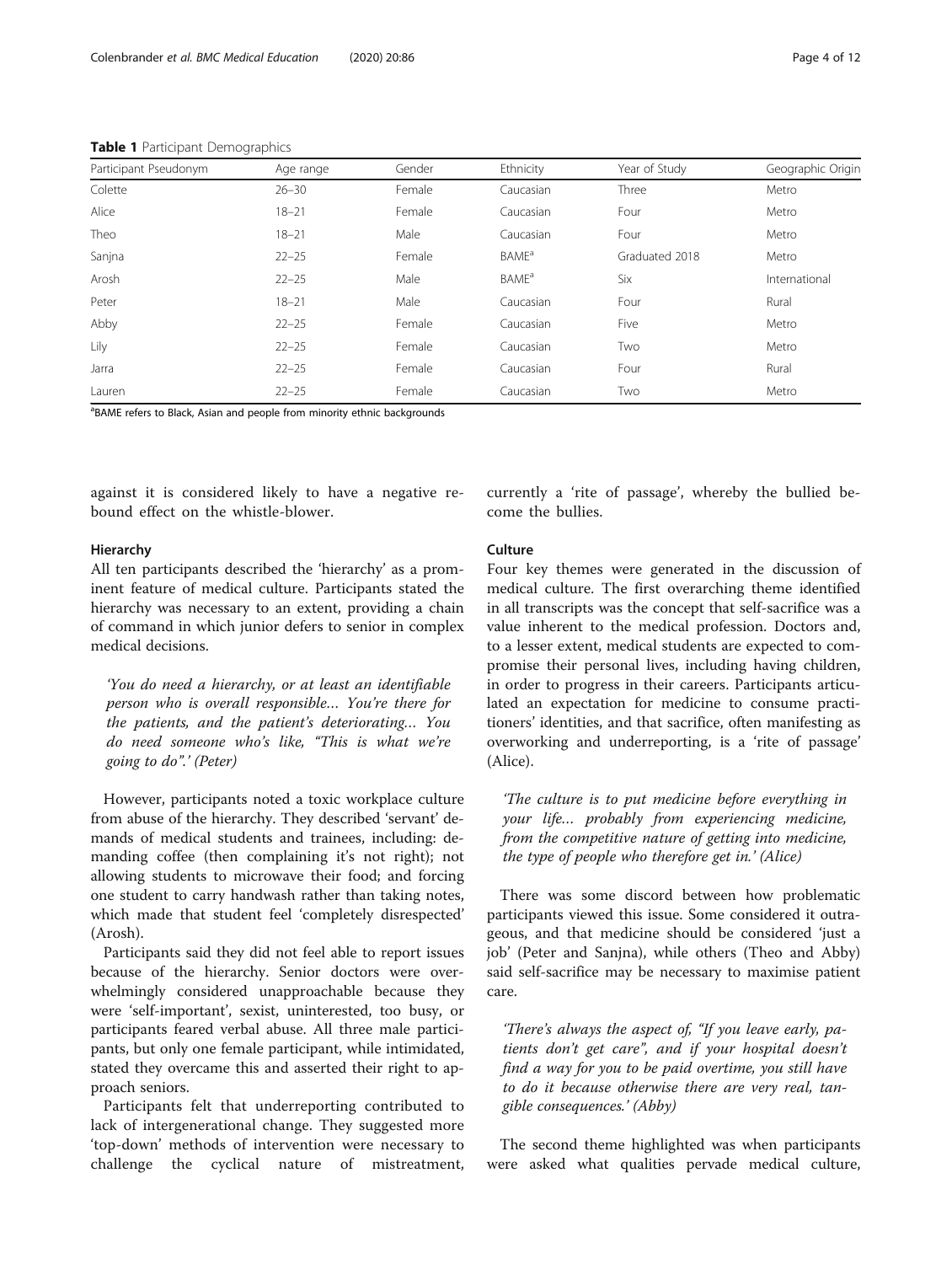resilience being one of the most commonly conceptualised values instilled in medical training, six participants discussing this theme.

'You need to shrug off, you need to compartmentalise these things, and I think we're taught that a lot in med.' (Arosh)

The third theme generated was 'imposter syndrome': participants identified that they valued humility and said they were unwilling to ask questions or request help for fear of appearing 'incompetent'. This was often accredited to the type of people admitted to medical school: high achievers with competitive ambitions.

'If you feel like you're asking a stupid question and wasting their time… that might reflect on you, you might look stupid, you might look like you don't know what you're doing.' (Lauren)

'I just feel like a lot of people in medicine have imposter syndrome and are constantly like, "I'm not good enough" and "I didn't deserve to get in".' (Jarra)

The fourth theme generated was the cultural practice of deference to senior doctors, and was raised when participants were asked what they thought about their clinical teachers and if they found them approachable. Recognition of their own limitations, and respect for consultants' experience and knowledge, made participants feel like they had to go out of their way to 'be nice' (Alice) to senior clinicans.

'Whenever the registrar called the consultant, they'd always be like, "I'm so sorry for calling you, just a really quick question." They'd apologise so profusely and I was like, "That is literally [the consultant's] job"… and the fact that you had to hesitate that much before calling them is so bad.' (Sanjna)

This is one example of the excessive deference described by participants. Another was the practice of addressing the consultant as 'Doctor', as opposed to their name, which participants thought was outdated.

#### Avenues of recourse

Seven participants felt uncertain about the avenues of recourse available to them. Barriers to reporting included insufficient assurance of confidentiality; lack of clarity regarding whether incidents fell under the university or hospital's purview, meaning grievance escalation

policies were unclear; and outcomes being characterised as inadequate.

The perceived lack of anonymity prevented reporting because of the commonly cited problem of dependency on senior doctors to 'sign off' on trainees and students in order to progress through their training, as well as identified whistle blowers struggling to find future employment.

'It's a constantly picking game of keeping people who are important to your future on your side.' (Abby)

Regarding outcomes, of the four participants who had reported an incident or knew someone who had, none had experienced desired outcomes. This included 'sexist behaviour from one of the surgeons' (Peter), on which the clinical school had insufficient authority to act. A further five participants said that if they did experience bullying or harassment, they would not come forward because they do not believe any action would be taken, the clinical school does not have enough power to act, or the hospital/clinical school does not invite criticism. The remaining participant said he only believed there would be outcomes if the person reporting made enough of an 'uproar' (Theo).

'There's a huge amount of fear and stigma about taking things to the university, also just general disillusionment that the university, that the hospitals, that the structures that are supposed to be there to support us, have failed pretty consistently, and people aren't willing to put themselves in danger to have another go at it.' (Abby)

Lily: I like to think they'd be spoken to about it in a confidential manner, and then given a warning, and then if it continues to happen, then they'd be removed from that position.

Interviewer: Do you think that's actually what would happen?

Lily: No... I think they're very rarely removed from that position, to the point that if they are it gets in the Sydney Morning Herald.

Furthermore, the networking culture within the hierarchy of clinical teaching settings made participants fear acquiring a reputation of being sensitive, a troublemaker, or difficult to work with if they did not comply with demands of senior doctors, as this could have direct repercussions on academic marks or career progression.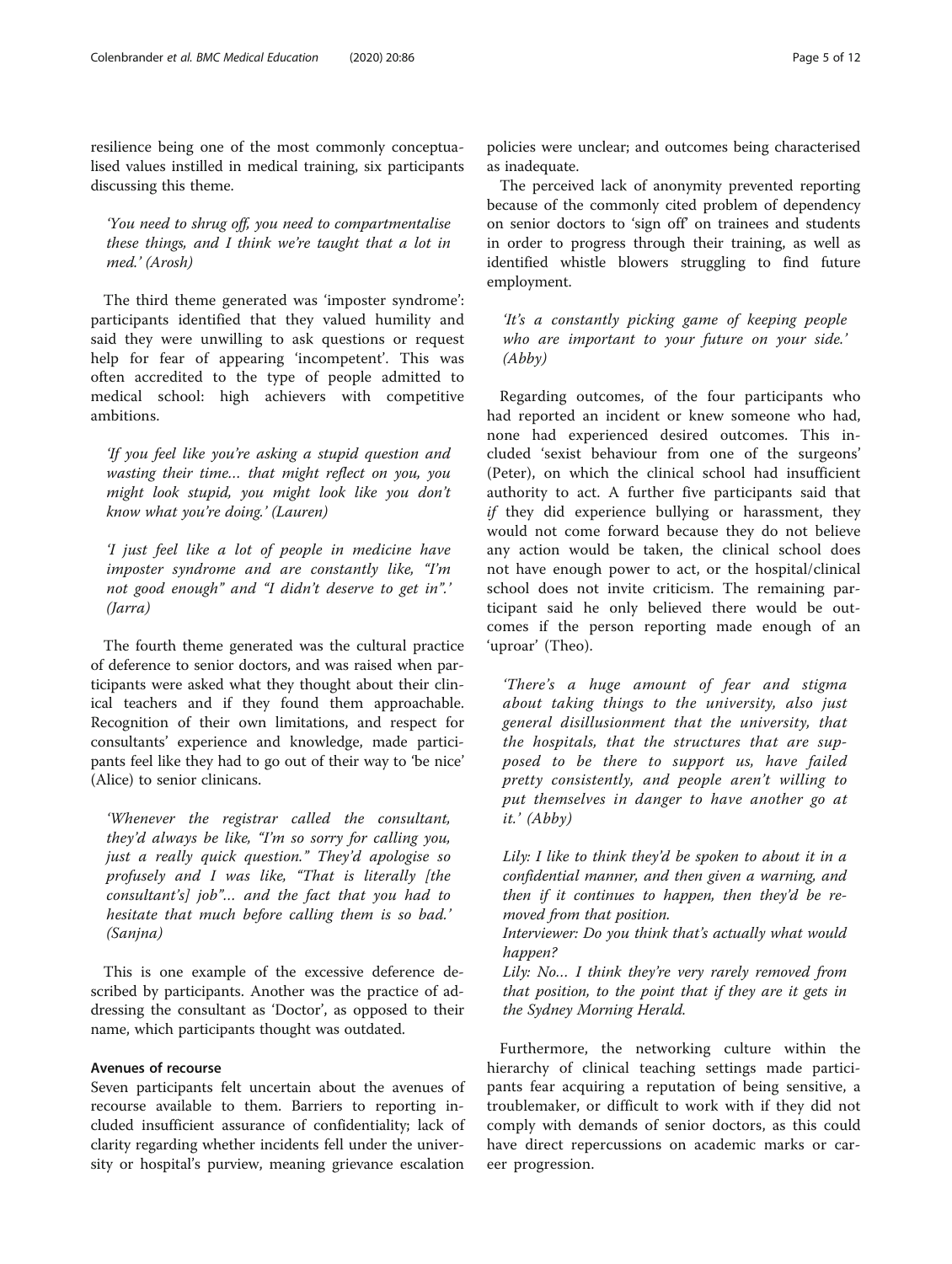'No matter how valid your complaint is, hospital management, I think, will tend to see you as the person who is a bit of a troublemaker, or caused a fuss… There might be retribution.' (Sanjna)

For these reasons, participants overwhelmingly said that they would only come forward when they had nothing to lose, such as if they had no interest in pursuing the specialty in which they experienced the abuse; if they could provide concrete evidence, a high burden of proof existing for medical students; or they were willing to stake their career.

'[It] couldn't be interpreted as something where I was just a bit sensitive about it. It would have to be, "This is clearly not okay".' (Colette)

To remedy these obstacles, three participants suggested implementation of a formal grievance escalation policy, such as the Vanderbilt Coworker Observation Reporting System (CORS).

#### Pressures on medical students

Five main factors were identified as causing stress to medical students. The first was academic pressure, with eight participants stating how difficult it was to learn huge amounts of content in short periods of time, on top of unrealistic expectations from clinical teachers.

'Trying not to look stupid because the standards are so high. And so you don't want to say something that will make them think, "This guy doesn't know what he's talking about, he doesn't really study, he's just a waste of space".' (Arosh)

Eight participants also articulated the emotional pressure on medical trainees, in that they witness and have to cope with confronting situations and negative outcomes.

'It has unique challenges, like raw human emotions, and just seeing trauma scenarios or even if you're on the surgical ward and seeing drains or wounds, stuff like that can be a bit confronting.' (Peter)

Participants did not express these two pressures as problematic or demanding change.

Financial pressure was the third issue, discussed in depth by two participants, one of whom was from a rural location. Jarra and Abby said the expectation in medical school, due to the unpredictable timetable, is that you're not employed, which they found unreasonable. They also believed the uncertainty medical students suffered with forcible relocation, sometimes annually, made university unnecessarily stressful and financially inaccessible, especially given the inadequate 'rural scholarships' allocated by their universities.

'I hate the uncertainty of it. I want to have at least one stable thing in my life, even being able to stay in the same area and knowing that I can keep the job that I have instead of having to look for a job.' (Jarra)

'You often have medical faculties telling students that they shouldn't have a part-time job and that that's incompatible with studying.' (Abby)

The fourth challenge for medical students was regarding gender. Gender seemed to affect the quality of teaching participants received, with female participants sometimes being made to feel uncomfortable, having fewer teaching opportunities, or being ignored, exclusively by male supervisors.

'He always referred to doctors as 'him' or 'he', so always in the male version… and often would do the same thing with nurses and other allied health, always referring to them as 'she'. And so, immediately, myself and others in the class, felt like we didn't belong in that classroom.' (Alice)

Gender discrimination ranged from a 'quantity of low level things' (Colette) to the most serious example of sexual harassment reported in this study, Abby's friend having had a surgeon touch her thigh, 'making it quite clear that to report it would be a blight on her future career' (Abby).

Gender played a role in every female participant's future decision-making. Female participants reported they would have to fight harder to succeed in certain specialties, and that certain training programs were inaccessible because of sexist culture or training requirements, such as having to repeat whole terms if maternity leave is taken. Six of the seven women used surgery as an example.

'Even the most benign aspects of sexism in the workplace, like being constantly reminded that I need to factor my future family into career choices, far beyond that of which my male peers receive or face, is pretty demotivating… When I think of things like specialties I'm leaning towards, I do actively wonder if things like not being interested in surgery isn't a decision I came to by myself because of my interest, or because it has been consistently reinforced to me that that's not an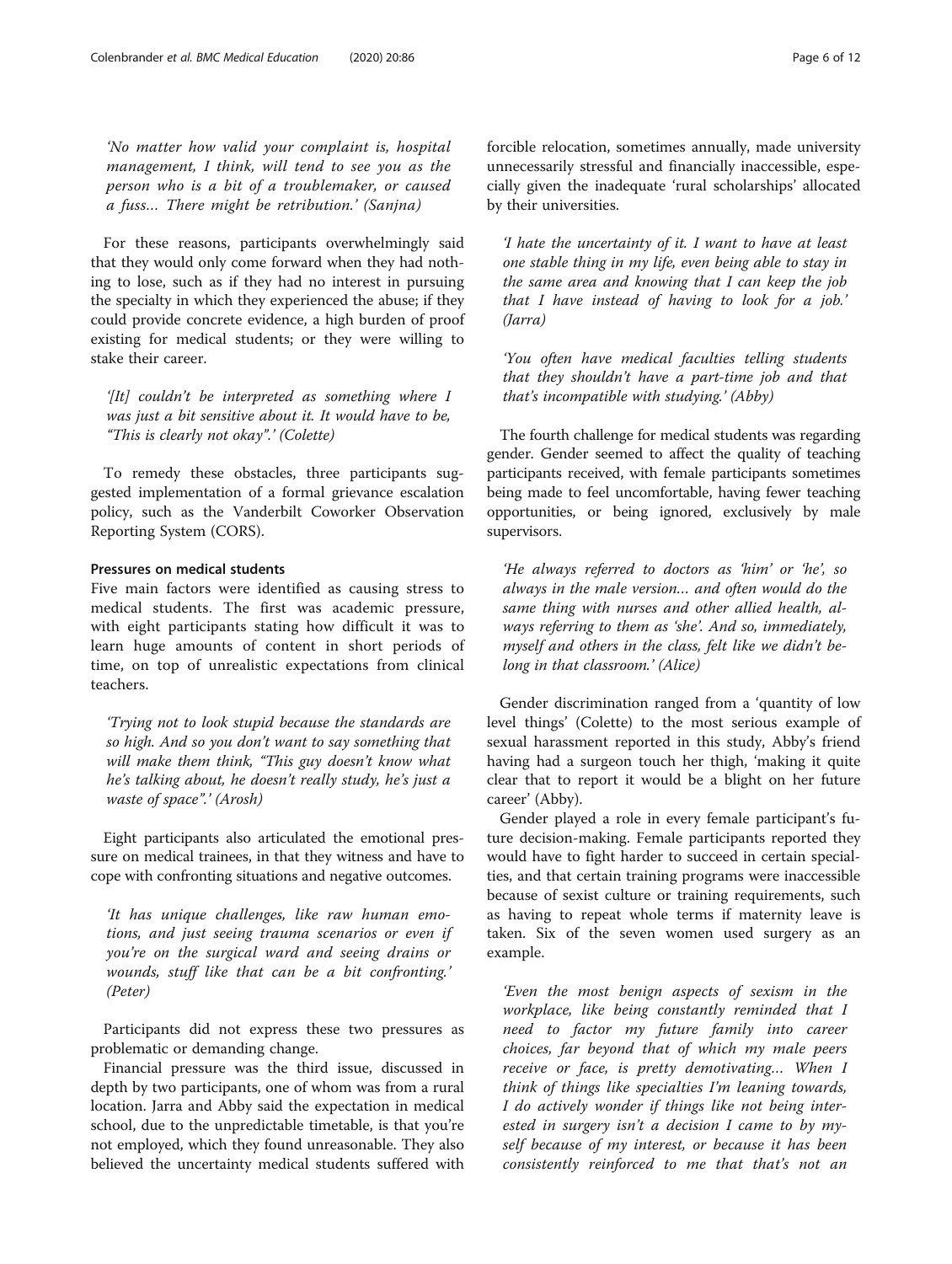area where I would be welcomed or valued, and where I'd have to fight even harder to make it just because I'm a woman. I think those kinds of pressures weigh very heavily on the minds of women.' (Abby)

Two female participants from two different medical schools also noted gender played a role in the content of the curriculum, believing there to be excessive focus on normal male physiology and male study populations.

'All the women were a little bit frustrated with the time we spent on how normal male physiology works, but not a lot on how female physiology works… We didn't have a "This is how normal menstruation works" lecture, whereas, as a girl, I know how that works. As a guy, you're going to be in trouble.' (Lauren)

One queer-identifying participant noted similar lack of diversity, criticising the emphasis on heteronormative conceptions of health.

'Teaching is very hetero in its guidance. There's very little discussion on how to deal with queer or gender queer people … I think it would be rare for us to be given a fake patient who is gay, facing a particular challenge relevant to health and being gay, or is incidentally gay presenting with something completely irrelevant.' (Theo)

To a lesser extent, racial discrimination was believed to be a stressor for some students, although not by the ethnic participants in this sample. The one international participant, Arosh, had not experienced any racism, while New Zealand-born Indian Sanjna, although she'd experienced racism, believed it was a societal problem no more prevalent in medicine than anywhere else. In fact, she reported 'skinny, white, blonde' female students were more likely to suffer sexual harassment because of conventional beauty standards. Five other participants said patients and older doctors commonly made racist comments, and that language barriers created a divide between international and local students and doctors.

'He would make, sort of, demographic jokes… and some of them weren't appropriate.' (Theo)

# Mistreatment from patients

Eight participants reported witnessing or experiencing sexist or racist comments from patients, such as female medical students being assumed to be nurses, sexualising comments, or international students being criticised for

their accents. However, two students said they did not know how to address these issues, which are usually brushed off, because not every moment can be a 'disciplining, teaching moment' (Abby) when you're trying to manage the patient.

'Obviously I don't enjoy patients being like, "I'll have the pretty blonde one", but can you really educate every single person who comes through the hospital?' (Lily)

#### Quality of teaching

All ten participants provided some positive commentary on clinical teaching, with some participants emphasising that, for the most part, they had received good quality teaching.

However, several issues were raised regarding the quality of teaching. Firstly, six participants remarked on the indifference of teaching doctors, stating that many doctors appear to view teaching as a burden, reflected in their impatience and lack of effort. Being approachable and engaged in teaching was considered highly desirable, with 'interest in students and other staff' being the most commonly identified quality in participants' role models, discussed by eight participants. Interestingly, Alice and Colette, both of whom had experienced rural teaching, believed lack of interest from teachers was less common in rural hospitals.

'I've had teams where it has been pretty clear that no one on the team [in a metropolitan hospital] was particularly interested in teaching or even having students… It made it very difficult for us to learn and for that to be a productive placement.' (Abby)

Abby and Sanjna accredited this to the lack of upskilling in senior doctors, who are expected to teach without any formal teaching training.

'Any level of responsibility at all and you're expected to teach, and that's the automatic default. There's really no system finding people as being poor teachers or dangerous teachers.' (Abby)

This idea was often linked to the lack of standardisation in clinical teaching. Six participants, without prompt, expressed a lack of direction as one of the most stressful elements of learning, as there's often a disconnect between examinable content and what senior doctors teach, and clarity is lacking regarding expected hours and level of knowledge.

'I think probably… a little bit more direction, in terms of clinical teaching. More clarity about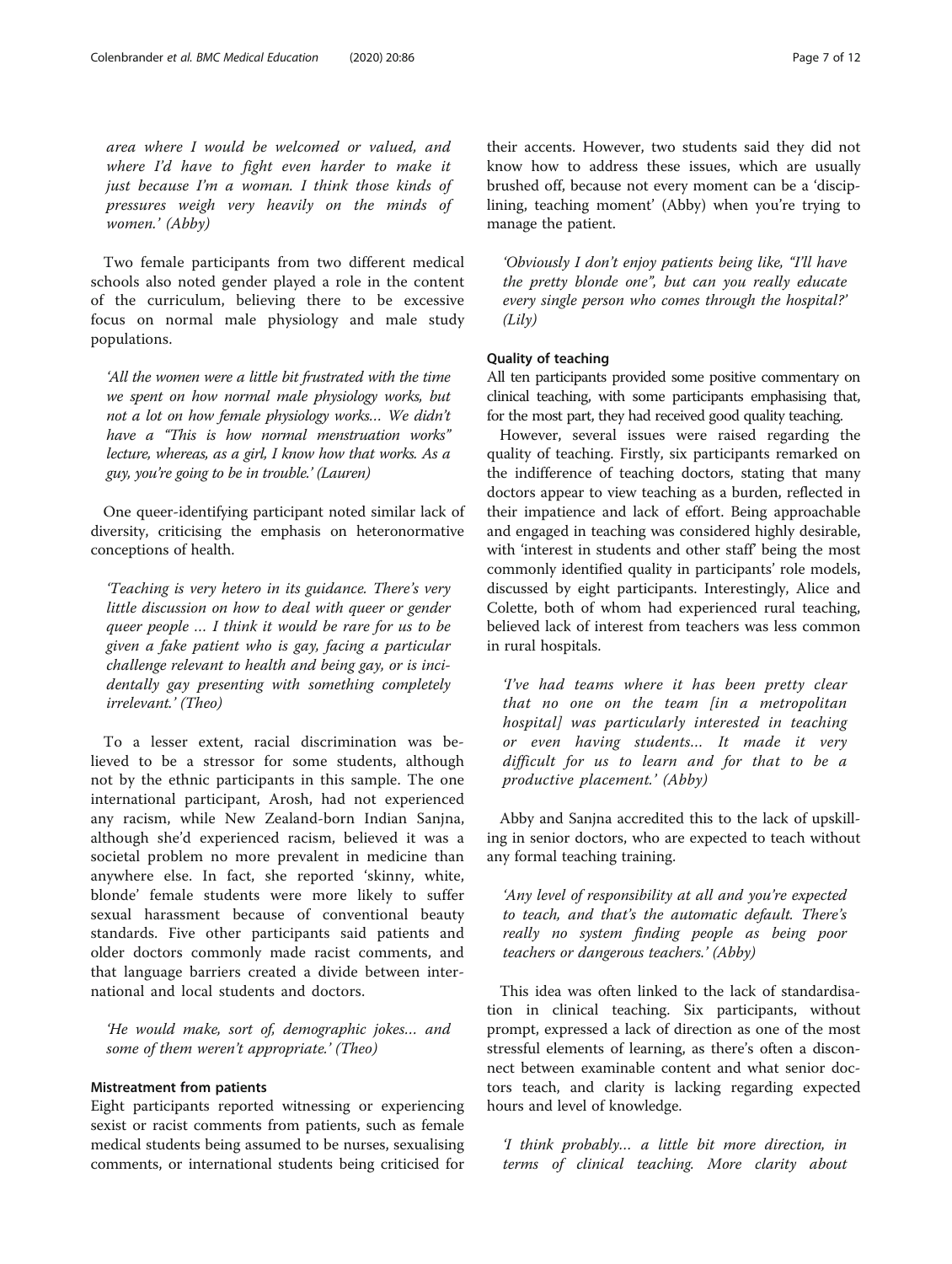expectations. Because it sometimes feels like you're really unsure how many hours you're supposed to be there, how much you're supposed to know at different stages and what you should be doing with your time. And that's been the number one stressful thing for me this year.' (Colette)

'There's no standardisation in your clinical time. Registrars aren't told what they're meant to be doing with you. You're often seen as a hindrance to the operation of the team. So you can either have really good clinical experiences, or you can be there doing nothing and it's annoying and you're expected to bear the burden of being the least efficient.' (Sanjna)

While participants did not report intellectual humiliation as a major problem in teaching, eight participants nevertheless described experiences of 'grilling', where senior doctors yelled at, cursed or belittled them for not performing tasks adequately or knowing answers to questions, usually in front of their peers. The participants stated these experiences made them uncomfortable and hindered their learning, often because they felt they could not approach these teachers with questions. They also believed this 'baptism by fire' (Abby) could damage individuals' mental health.

'A particular lecturer … called a student out because he couldn't answer a question, saying he was a 'waste of space in the medical program' because he could be taking up the place of a student who deserves and knows his stuff to be there. In front of the whole class.' (Arosh)

When asked what values are instilled in clinical teaching, participants identified academic values, such as dedication, communication and sacrifice. Three participants felt strongly that ethics, such as honesty and integrity, if taught at all, are taught superficially and in a tokenistic manner. One participant argued that any positive values emerging in medical students cannot be credited to any formal teaching, and the admission process is not rigorous enough to ensure all medical students have such values.

'I feel like sometimes there are values that they're trying to enforce which are very important like honesty and integrity in medicine, but the way that they go about trying to teach you that is perhaps not the best… not really any formal or implied measuring of that or focus on that.' (Lauren)

'There's certainly an increasing amount of lip service to things like diversity in leadership and being more aware of the medical workforce that we are and should be. But the extent to which that is really absorbed past medical school is, I think, hard to say… I think that the culture in medicine is stronger than the teaching in medicine and even the most aware and considerate medical student on graduating can be crushed into the general way of things pretty quickly.' (Abby)

In contrast, common positive characteristics of medical teaching included an emphasis on communication and patient-centred care, as well as tolerance and empathy for patients, respecting sociocultural factors contributing to their conditions.

'I think, probably, communication skills. That's been a big thing. And not making assumptions about people.' (Colette)

# Discussion

This study provides insight into medical students' experiences of mistreatment, and the impact it has on their wellbeing and clinical learning. Although participants reported only one serious instance of misconduct, they nevertheless identified some of the driving forces perpetuating mistreatment in medical school, as well as other challenges faced by medical students. The findings highlight problematic aspects of medical teaching and culture, and potential avenues for change and future research.

Participants often felt that intergenerational change was not occurring and that anti-bullying strategies have been ineffective because of the cyclical nature of mistreatment. This helps explain why mistreatment is entrenched in medical culture, and where intervention may be necessary. Wood [[19\]](#page-11-0) argued that the psychological qualities that allow some students to cope with abuse or ignore unwanted events perpetuate the problem. These students qualify, move into positions of authority within the medical workforce, and encourage the same behaviours and practice of non-reporting, not viewing these issues as problematic within their own training. For example, Australia's Productivity Commission Report found 74% of medical students have been victims of and 86% have witnessed intellectual humiliation [[20](#page-11-0)], in line with participants' experiences and reinforcing their self-described need to be resilient. Scott & Caldwell [\[22\]](#page-11-0) propose that intellectual humiliation forces students to align their values with those of their superiors, adjusting their professional ethical code in order to survive, and maintaining the dominant culture of medicine wherein victims become perpetrators. For this reason, more structural change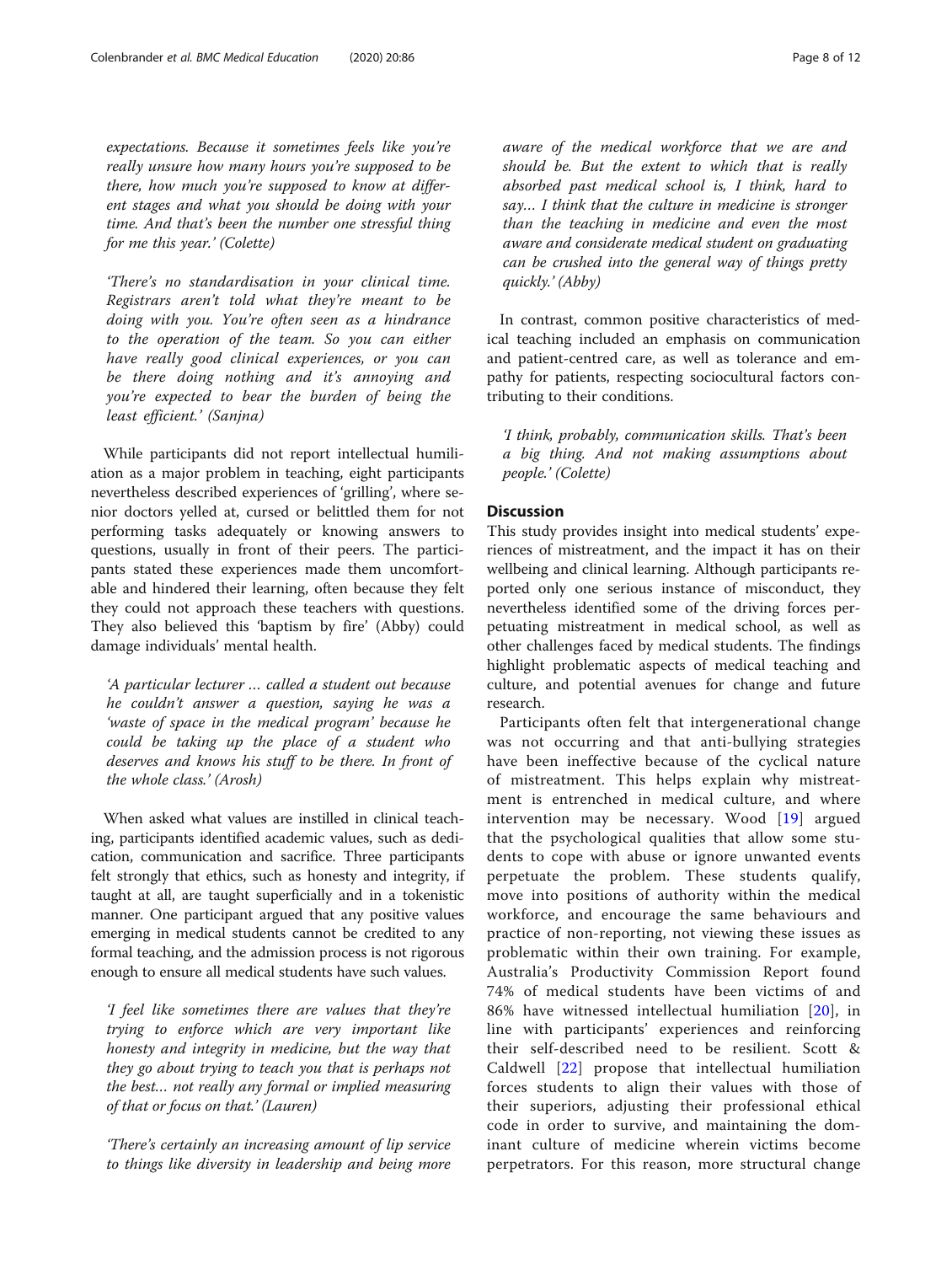may be needed, such as formal training of supervisors, to protect current medical students and break this cycle.

Several elements of medical culture were discussed by participants as problematic and potential contributors to mistreatment. Self-sacrifice and resilience were identified by participants as central to being a doctor. This plays into traditional medical paradigms; because of the vulnerability of patients and non-proprietary nature of the medical profession, doctors are bound by moral obligations to be altruistic, even when this compromises their own wellbeing [[32\]](#page-11-0). Cohen [\[33](#page-11-0)], then President of the Association of American Medical Colleges, described 'commitment to self-sacrifice' as an essential attribute for acceptance into medical school. Major [\[34](#page-11-0)] attributed the emphasis on selfsacrifice to structural pressures in the healthcare system that require medical students to 'act as professional and ethical chameleons'. Consequently, in an overburdened hospital, concealing minor errors and unconditionally agreeing with senior doctors are encouraged. Participants in this study, similarly, identified overworking and underreporting as products of self-sacrifice, propagating mistreatment.

Participants described the medical hierarchy as a pervasive feature of medical education and source of toxic workplace culture and underreporting. Similarly, a 2004 British qualitative study yielded the 'hidden curriculum' of medicine [\[35\]](#page-11-0). This was defined as an informal standard of learning that instills acceptance of hierarchy, compromise of ethical integrity and emotional neutralisation. These agendas may manifest as abuse and intellectual humiliation, leading to the perpetuation of the medical hierarchy at the cost of professionalism.

This study provides clear evidence to support the need for change in medical school and hospital environments. This may involve reforming the medical admission process, greater accessibility of reporting systems and emphasis on self-care, and formal workplace restructuring to prevent overworking, such as more interns allocated to a team.

Understanding how medical students approach reporting mistreatment was an important aspect of this study. Participants cited being labelled as 'sensitive' or a 'troublemaker' as barriers to reporting. The resilience participants identified as being necessary to cope with confronting emotional or physical situations may translate to professional reticence and underreporting, though this requires further research. Participants also lacked confidence in the anonymity of reporting systems and certainty of repercussions for troublesome personalities. These results reinforce Australian studies by the AMA [[17\]](#page-11-0) and Scott & Caldwell [\[22](#page-11-0)], who found less than one third of victims reported abuse in medical school. They cited fear of reprisal, lack of confidence in the reporting process, fear of impact on career, and cultural minimisation of the problem as reasons medical trainees do not report mistreatment. These findings align with a Canadian study that found, of students who had reported incidents, only 35.9% were satisfied with the outcome [\[36](#page-11-0)].

An array of solutions were suggested by participants to address unprofessional behaviour. For example, one participant mentioned the Vanderbilt Coworker Observation Reporting System (CORS) which aims to address disrespectful and unsafe physician behaviour with scaled consequences, escalating from an 'informal' cup of coffee intervention to 'disciplinary' intervention [\[37](#page-11-0)]. Piloting a similar framework in Australian medical schools and hospitals could potentially encourage utilisation of reporting systems, guarantee confidentiality, and assure outcomes, all of which were identified by participants as desirable to counter underreporting.

All seven female participants felt gender played a problematic role in their clinical teaching or future decision-making. They felt medicine was male-centric, in both the quality of teaching women received and curriculum itself. Female participants stated they had received fewer opportunities, were ignored by male supervisors, or felt uncomfortable because doctors were always referred to as 'him' or 'he' by physicians. Beyond Blue's 2013 Australian survey, which included 1811 respondents, showed that 20% of medical students had contemplated suicide in the last 12 months, but 25% for female medical students [[38\]](#page-11-0). However, this is the extent of academic literature regarding Australian female medical students' experiences and perceptions of mistreatment. Because this was a key issue raised in this study, there is scope for further research into gendered experiences in clinical teaching.

Participants described a toxic workplace culture, including 'servant' behaviour and gendered mistreatment, which made participants and their peers feel uncomfortable, unsafe, and unhappy. The practice of 'pimping' students – an American term meaning excessive, inappropriate questioning of students and trainees that produces shame and humiliation– was also a stressor for participants [[39\]](#page-11-0). Academic literature has well established that medical students who report mistreatment are more likely to experience lower career satisfaction including questioning their chosen profession, increased likelihood of drop out, substance abuse, anxiety, reduced self-esteem, higher levels of stress, depression and suicidality [\[15,](#page-11-0) [19,](#page-11-0) [36,](#page-11-0) [40,](#page-11-0) [41](#page-11-0)]. The literature also suggests that medical students' experiences may differ by chosen specialty [[15\]](#page-11-0).

Six participants also reported that patient outcomes are compromised by overworking and mistreatment, factors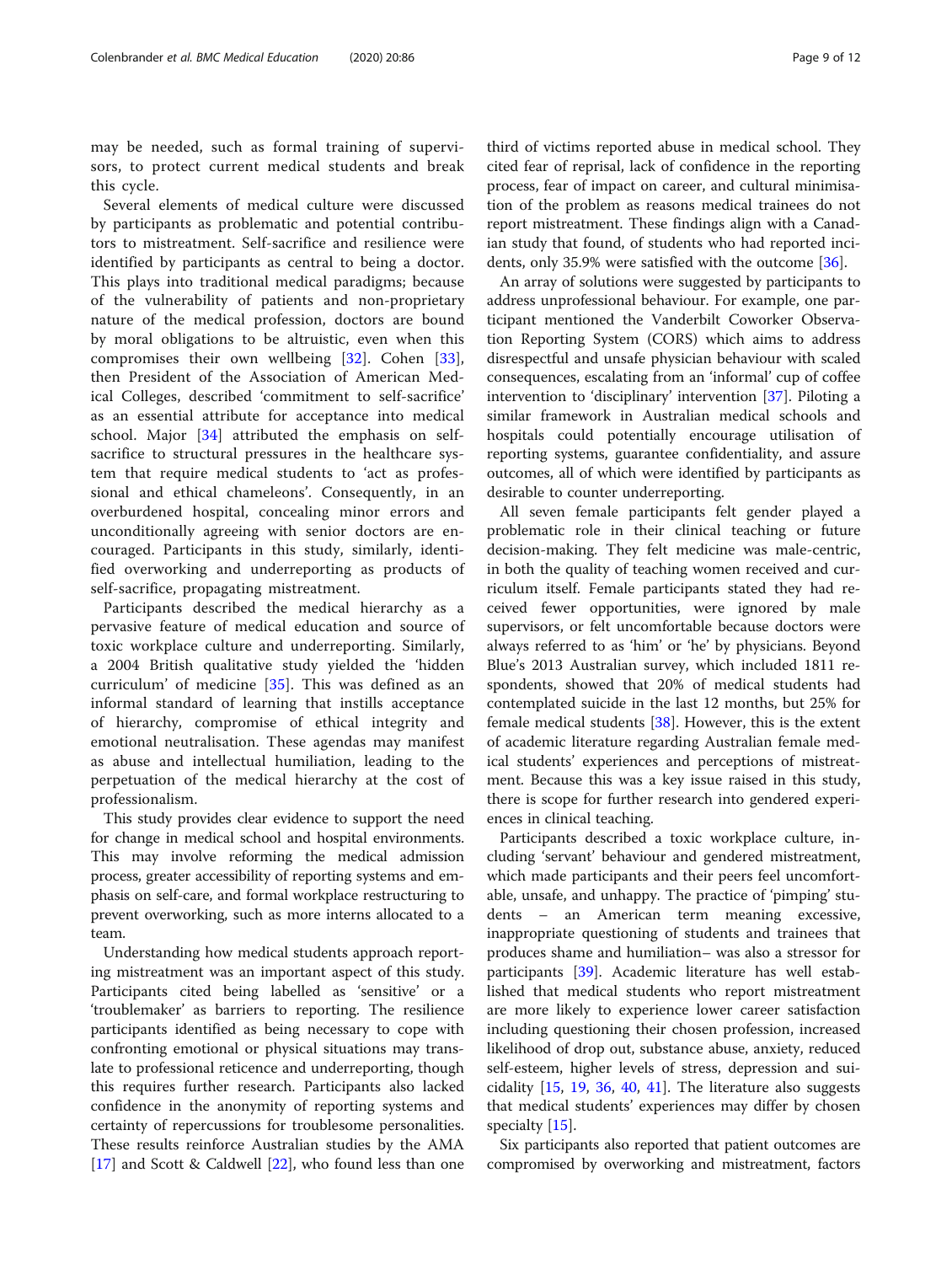<span id="page-9-0"></span>like sleep and adequate family time being essential to better mental health and, consequently, quality of patient care. Disruptive workplace behaviour has been shown to have negative impacts on team collaboration and communication efficiency, diminishing staff performance and morale, and contributing to trainees feeling forced to cope with clinical issues beyond their training [\[17,](#page-11-0) [23](#page-11-0), [42](#page-11-0)]. Similarly, a US staff survey showed that 71% of respondents (doctors and nurses) believed unprofessional behaviour contributed to medical errors, with 27% stating it had contributed to a patient's premature death [\[43\]](#page-11-0). This is supported by a 2015 randomised blinded trial showing that medical teams treated 'rudely by an expert observer' performed significantly worse in a paediatric emergency simulation [[44](#page-11-0)]. Furthermore, higher staff absenteeism due to stress and workplace dissatisfaction impacts continuity of patient care and increases the workload of other staff [[43\]](#page-11-0). This study contributes to this body of literature necessitating structural change to address toxic medical culture in order to maximise quality of patient care and student wellbeing.

This study had some limitations. Firstly, the inclusion criteria purposefully sampled people who had experienced or witnessed mistreatment, which may have influenced the study's results as participants were more likely to have strong views about mistreatment in clinical settings. Secondly, participants were only eligible if they attended a Sydney-based medical school. However, six of the participants had rural clinical experience, and discrepancies between rural and metropolitan teaching were often raised. There is scope for future research comparing rural and metropolitan teaching and working environments. Finally, as a small qualitative study the results may not be generalisable to a wider population.

Despite these limitations, this study provides a strong qualitative foundation for understanding the challenges faced by medical students, and how these obstacles, such as those preventing incident reporting, can be overcome. More clarity surrounding reporting systems, reinforcing

their confidentiality and guaranteeing outcomes are some ways in which medical students may feel safer and more supported in their training. Additionally, providing participants with more structured clinical teaching, including enforcing formal learning objectives and supervisor training, may alleviate the anxiety and inappropriate teaching currently problematic in unorganised clinical teaching.

Furthermore, this study identifies concerns of medical students for which there may be scope for future research. These include inclusion of diversity in teaching, the medical admission process, and ethics and values in the medical curriculum.

#### Conclusion

Given the persistent nature of these highly problematic behaviours in clinical workplaces [\[13,](#page-11-0) [16](#page-11-0), [17\]](#page-11-0), understanding how witnessing or experiencing clinical misconduct impacts medical students' learning and wellbeing is important. Mistreatment of medical students has tangible consequences for future doctors, affecting their mental and physical wellbeing, as well as for wider society due to the implications on quality of patient care. This issue is therefore highly relevant. Structural change is needed to remedy the mistreatment institutionalised in medical culture and teaching.

#### Appendix B

Interview domains Introduction

Participant selects pseudonym

Basic demographics collected – age, education level, ethnicity

#### Clinical experiences

 Have you had any experiences of bullying, harassment or humiliation in your clinical teaching? ○ What form did this experience take? i.e. verbal, sexual, physical

#### Appendix A

| Table 2 Definitions of Bullying, Harassment and Sexual Harassment [12] |                                                                                                                                                                                                                                                                                                                                                                                                                                                                                                                                                                                                                                                                                                                                                                                                                                                                                     |  |
|------------------------------------------------------------------------|-------------------------------------------------------------------------------------------------------------------------------------------------------------------------------------------------------------------------------------------------------------------------------------------------------------------------------------------------------------------------------------------------------------------------------------------------------------------------------------------------------------------------------------------------------------------------------------------------------------------------------------------------------------------------------------------------------------------------------------------------------------------------------------------------------------------------------------------------------------------------------------|--|
| <b>Bullying</b>                                                        | Bullying is unreasonable and inappropriate behaviour that creates a risk to health and safety. It is behaviour that is repeated over<br>time or occurs as part of a pattern of behaviour. Such behaviour intimidates, offends, degrades, insults or humiliates. It can include<br>psychological, social, and physical bullying.                                                                                                                                                                                                                                                                                                                                                                                                                                                                                                                                                     |  |
| Harassment                                                             | Harassment is unwanted, unwelcome or uninvited behaviour that makes a person feel humiliated, intimidated or offended,<br>Harassment can include racial hatred and vilification, be related to a disability, or the victimisation of a person who has made a<br>complaint.                                                                                                                                                                                                                                                                                                                                                                                                                                                                                                                                                                                                          |  |
| Sexual<br>Harassment                                                   | Sexual harassment is defined as unwelcome sexual advances, request for sexual favours and other unwelcome conduct of a sexual<br>nature, by which a reasonable person would be offended, humiliated or intimidated. Sexual harassment may include, but is not<br>limited to: leering; displays of sexually suggestive pictures, videos, audio tapes, emails & blogs, etc., books or objects; sexual<br>innuendo; sexually explicit or offensive jokes; graphic verbal commentaries about an individual's body; sexually degrading words<br>used to describe an individual; pressure for sexual activity; persistent requests for dates; intrusive remarks, questions or insinuations<br>about a person's sexual or private life; unwelcome sexual flirtations, advances or propositions; and unwelcome touching of an<br>individual, molestation or physical violence such as rape. |  |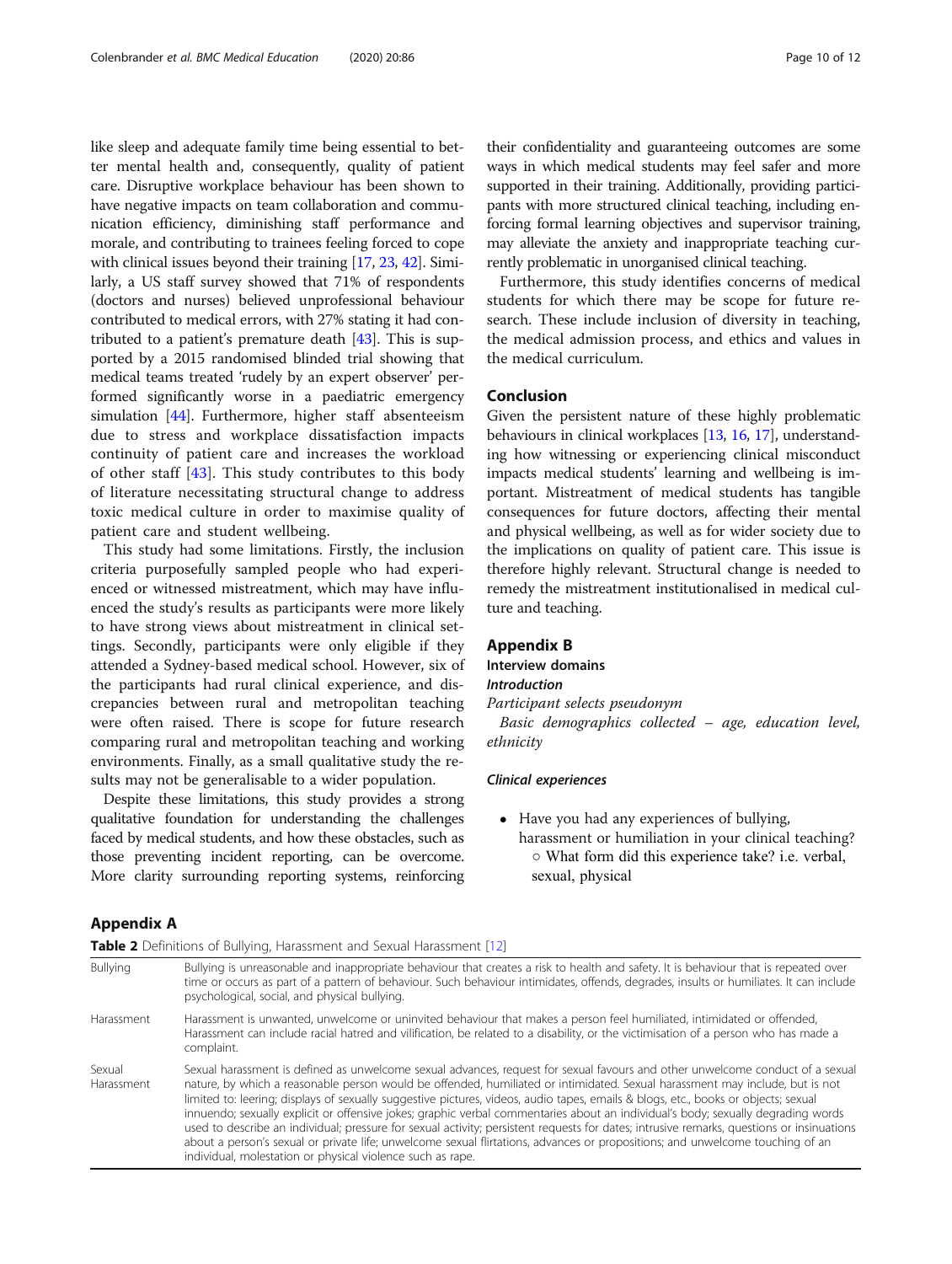<span id="page-10-0"></span>○ In what settings did these occur?

○ Who was the perpetrator? i.e. JMO, consultant, surgeon, fellow medical student, nurse, allied health practitioner, patient

- Do you feel that medicine is a difficult profession? And if so, for what reasons? [Prompt – emotionally draining? intellectually challenging? pressures from superiors? over-worked?]
- Do you feel that, because of your gender, your experiences of clinical teaching have been different? [Prompts – have you ever felt stereotyped because of your gender e.g. as to what specialties appeal/are more appropriate, confused for a nurse/junior by patients; do you feel limited in medicine because of your gender?]
- Do you feel that, because of your ethnicity, your experiences of clinical teaching are different?
- Generally, how do you feel about the structure of medicine? [Prompts – do you feel there is a strong hierarchy in medicine? do you find senior doctors approachable? do you think the hierarchy is essential to teaching/practice?]
- Who are your role models in medicine and why? [Prompt – who were some of the best clinical teachers and why?]

# Responses to clinical experiences

- Do you think that these clinical experiences are beneficial to your learning/practice as future clinician?
- What values do you feel are instilled in medical students in clinical teaching? [Prompts – compassion? work satisfaction? emotional neutralisation? acceptance of hierarchy?]
- Do you feel you have avenues of recourse if you take issue with clinical teaching? [if so, have you ever used them? What were the outcomes?]
- Have you discussed these experiences with other medical students? If so, were these experiences universal? [Prompt – which particular demographics share these experiences most? What is the reputation of clinical teaching among medical students?]

# Issues & potential avenues for change

- Do you feel there are issues with clinical teaching/ structure of medicine?
- Have you suffered any consequences of these clinical experiences? [Prompt – mental health? stress? influenced your decisions about clinical schools, specialties?]
- Do you think the medical hierarchy is a necessary part of the profession?
- What changes would you like to see in medicine/ clinical teaching? Why do you think these changes are necessary?
	- What are some ways you believe such change could be achieved?
- Have you ever been involved in advocacy for such change? If not, why?

# Final

• Is there anything more you'd like to tell me before we finish, anything that you consider of particular importance that we haven't covered or that you'd like to explain more?

# Abbreviations

AMA: Australian Medical Association; JAMA: Journal of the American Medical Association; US: United States

#### Acknowledgements

We would like to thank the participants for their involvement in the study.

#### Authors' contributions

LJC: Student Researcher, Project conception and design, Ethics application, Recruitment, Data collection, analysis and interpretation, Manuscript preparation. BH: Supervisor, Project conception and design, Ethics application, Data interpretation, Critical revision of manuscript. LC: Co-Supervisor, Project design, Data interpretation, Critical revision of manuscript. The author(s) read and approved the final manuscript.

#### Funding

This project did not receive any specific funding. However, BH and LC receive funding from Australia's National Health and Medical Research Council.

#### Availability of data and materials

As these data are qualitative interviews, raw data will not be made available so as to protect participant confidentiality.

#### Consent for publication

All participants provided informed consent to publication. Our ethics approval also specified that we intended to publish in peer-reviewed literature.

#### Competing interests

LJC is a peer researcher.

#### Received: 25 October 2019 Accepted: 12 March 2020 Published online: 24 March 2020

#### References

- 1. Walton M. Hierarchies: the Berlin Wall of patient safety. Qual Saf Health Care. 2006;15(4):229–30.
- 2. McMillan SS, Kendall E, Sav A, King MA, Whitty JA, Kelly F, et al. Patientcentered approaches to health care:a systematic review of randomized controlled trials. Med Care Res Rev. 2013;70(6):567–96 PubMed PMID: 23894060.
- 3. Munro K. 'Ingrained culture' of harassment and bullying of medical students, inquiry told. The Sydney Morning Herald. 2016. 1 November .
- 4. McKinnell J. Sydney surgeon quits dream job after seeing 'the dark side' of profession. ABC News. 2019 6 Feb.
- 5. Bravery B. Bullying of medical students has consequences for future doctors and patients. ABC Life. 2018 31 October.
- 6. Chen P. The Bullying Culture of Medical School. The New York Times. 2012 9 August.
- 7. Aubusson K. Westmead Hospital ICU stripped of training accreditation over alleged bullying. The Sydney Morning Herald. 2018 26 October.